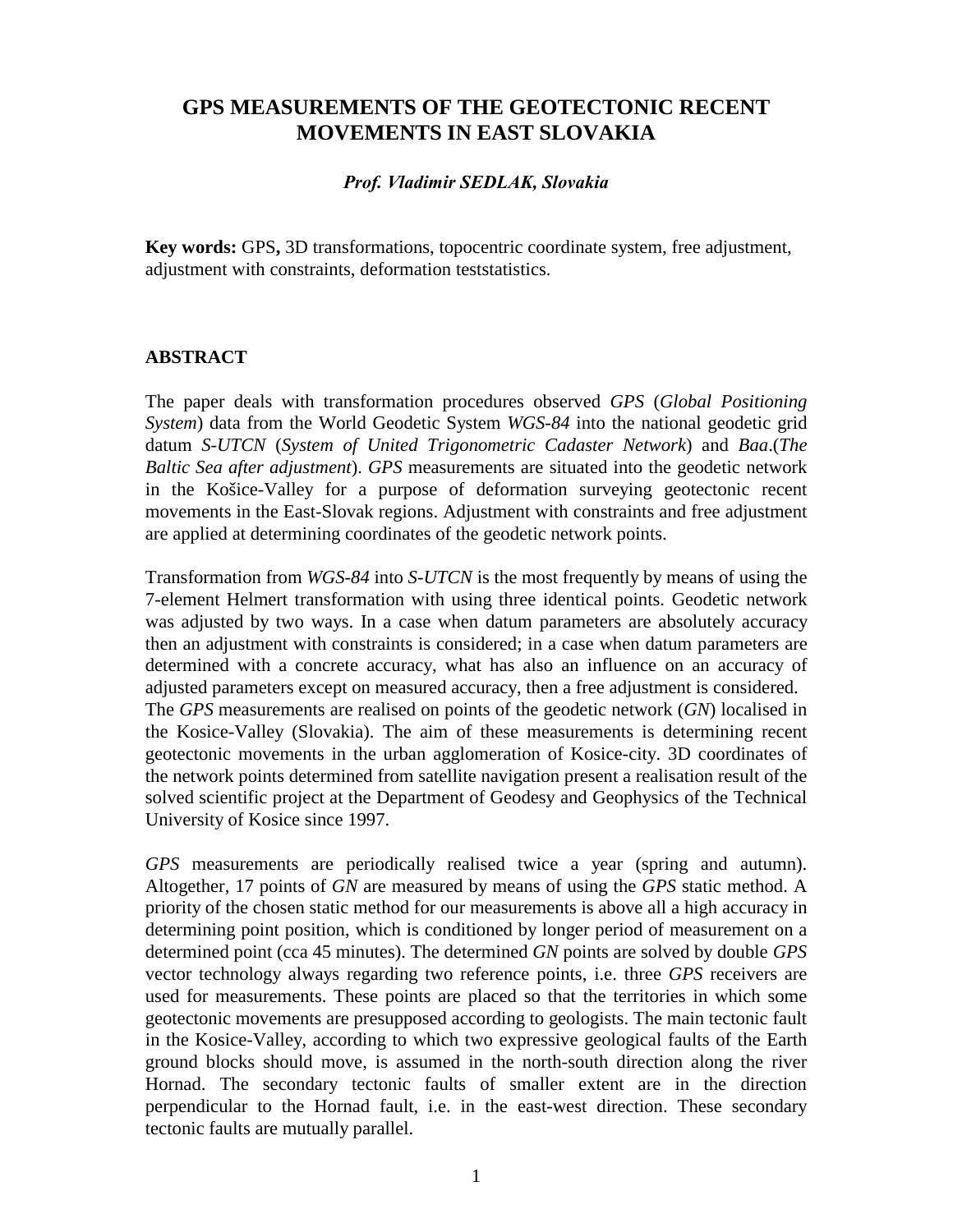Three double-frequency *GPS* receivers Sokkia GRS 2100 were used to measurement. Adjustment of observed data was realised by the firm software Prism ver 2.1 Sokkia. Coordinates of all points in *GN* were transformed from *WGS-84* into a plane coordinate system *S-UTCN,* which is obligatory coordinate system for realisation of geodetic works in Slovakia. The non-linear rotary matrix method was applied to the adjustment. After transformation, the coordinates were consecutively adjusted by an adjustment with constraints.

For a purpose of deformation consideration in the monitoring network the coordinate differences are subjected to the teststatistic hypotheses. A size of deformations is presented by the deformation vectors on the individual network points. Modelling deformations in the Kosice-Valley is based on GIS data by means of using the MicroSoft and Kokes software.

## **INTRODUCTION**

The *GPS* measurements are realised on points of the geodetic network (*GN*) localised in the Kosice-Valley (Slovakia) (Fig. 1). The aim of these measurements is determining recent geotectonic movements in the urban agglomeration of Kosice-city (Sedlak et al., 1998). 3D coordinates of the network points determined from satellite navigation present a realisation result of the solved scientific project at the Department of Geodesy and Geophysics of the Technical University of Kosice since 1997.

### **GPS MEASUREMENTS IN THE KOSICE-VALLEY**

*GPS* measurements are periodically realised twice a year (spring and autumn). Altogether, 17 points of *GN* are measured by means of using the *GPS* kinematic method. Priority of the chosen kinematic method for our measurements is above all a high accuracy in determining point positions which is conditioned by the period of measurement on a determined point (cca 5 minutes). The accuracy of the kinematic methods is same like at the static method (Hofmann-Wellenholf et al., 1993; Seeber, 1993; Leick 1995). The determined *GN* points are solved by double *GPS* vector technology always regarding two reference points, i.e. three *GPS* receivers are used for measurements. These points are placed so that the territories in which some geotectonic movements are presupposed according to geologists. The main tectonic fault in the Kosice-Valley, according to which two expressive geological faults of the Earth ground blocks should move, is assumed in the north-south direction along the river Hornad. The secondary tectonic faults of smaller extent are in the direction perpendicular to the Hornad fault, i.e. in the east-west direction. These secondary tectonic faults are mutually parallel (Jacko, 1997).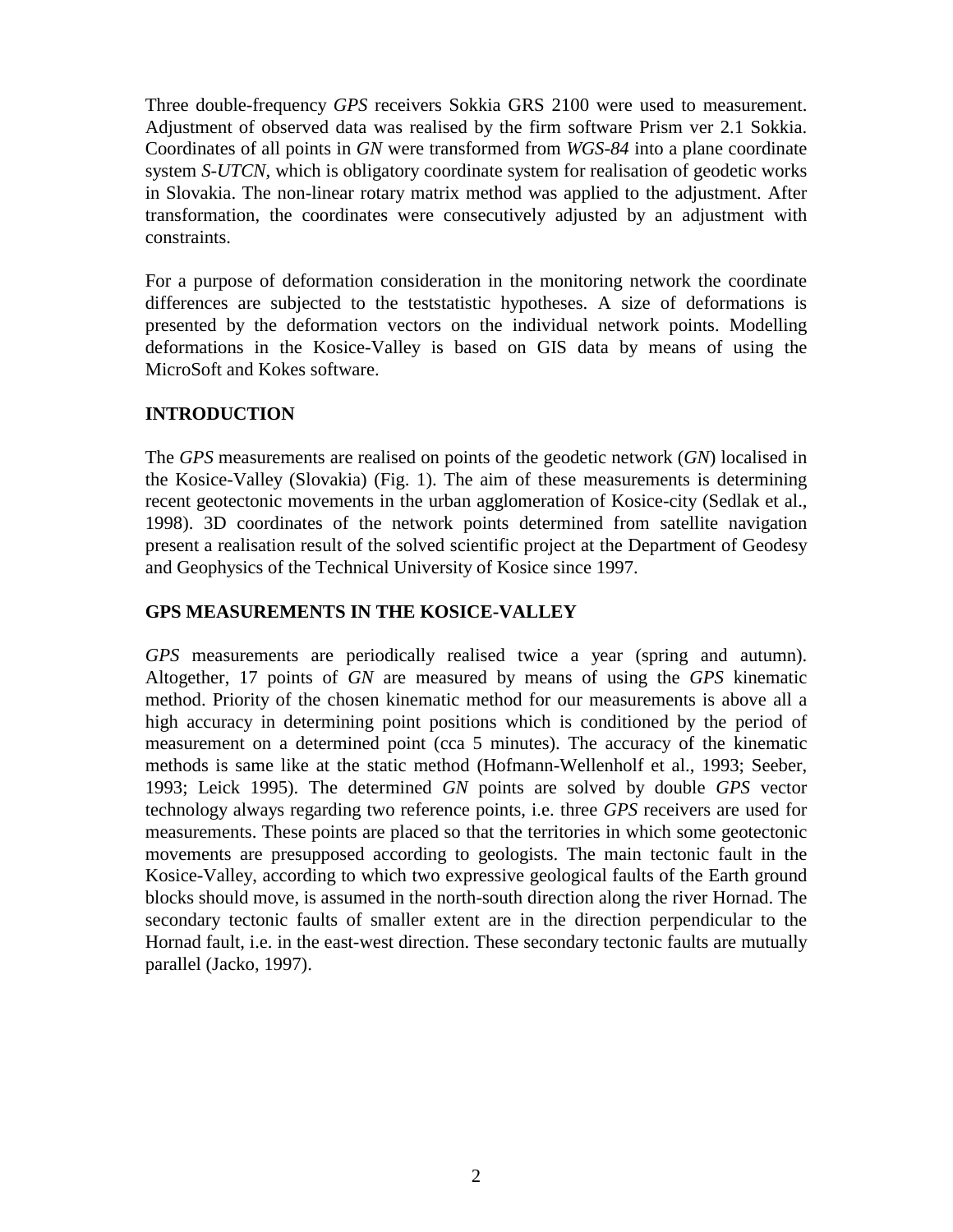

Figure1. Positioning the Kosice-Valley *GN* (1:100 000).

Three double-frequency *GPS* receivers Sokkia GRS 2100 were used to measurement. Adjustment of observed data was realised by the firm software Prism ver 2.1 Sokkia. Coordinates of all points in *GN* were transformed from *WGS-84* into a plane coordinate system *S-UTCN,* which is obligatory coordinate system for realisation of geodetic works in Slovakia. The non-linear rotary matrix method was applied to the adjustment (Melicher and Flassik, 1998). After transformation, the coordinates were consecutively adjusted by an adjustment with constraints.

## **COORDINATE TRANSFORMATION OF THE GN POINTS FROM WGS-84 INTO S-UTCN**

System *NAVSTAR GPS* uses *WGS-84* with the purpose of expressing the position anywhere in the earth and space. The reality that the *GPS* system determines a position in global dimensions is its priority. However, the disadvantage for surveying is its limitation in a plane rectangular system that is our national geodetic grid *S-UTCN* (system *S*).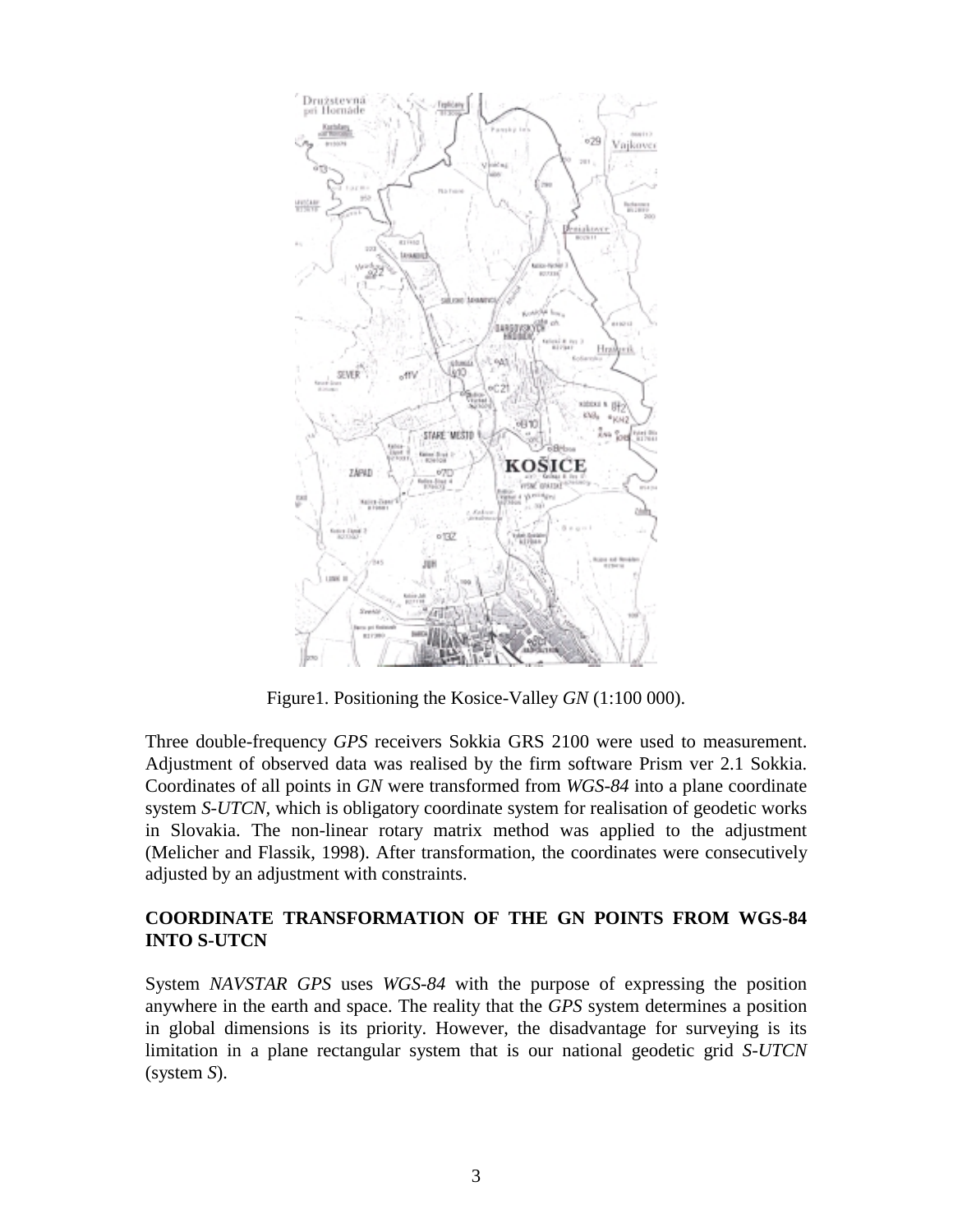#### **Transformation of coordinates from WGS-84 into a topocentric horizontal system**

The coordinate axes  $(X, Y, Z)<sub>WGS-84</sub>$  with an origin in the centre of ellipsoid create the system  $S_{WGS-84}$  (Fig. 2). The coordinate axes X<sup>''</sup>, Y<sup>''</sup>, Z<sup>''</sup> create the topocentric horizontal coordinate system *S*´´ (Melicher and Flasik, 1998; Hurcikova, 1998). Its origin lies in the point *D*. Point *D* is one point belonging to points of a local network. This point is situated approximately in its centre. To assume that the geodetic horizon in *D* is a parallel plane to *S-UTCN* is only possible in a case of local *GN* with a small dimension (if distances between network points are not longer than some units of kilometres). Table 1 presents coordinates of the point *D*. Axes *X*´´ and *Y*´´, which lie in a geodetic horizon of the point *D*, while the axis  $X^{\prime\prime}$  is oriented into the south branch of a meridian. The axis  $+Z^{\prime\prime}$  lies in a normal line and is directed into the geodetic zenith and the axis  $+Y'$  creates with the mentioned axes a left-hand system.



Figure 2.  $S_{WGS-84}$  and  $S^{\prime\prime}$ .

Table 1. Coordinates of the point *D* in *WGS-84* and *S-UTCN*.

| $WGS-84$ [m]   | S-UTCN [m]                    |
|----------------|-------------------------------|
|                | 3 927 761 7721 1 237 997 5879 |
| 1 528 741 4010 | 262 066.5466                  |
| 4771351.2319   | 212.0736                      |

| Ellipsoid latitude   | $\varphi_{\text{D}} = 48^{\circ} 44' 7.12''$ |
|----------------------|----------------------------------------------|
| Ellipsoid longitude  | $\lambda_0$ = 21° 16' 21.22''                |
| Meridian convergence | $C = 2^{\circ} 39' 42.89''$                  |

Transformation of coordinates from the system  $S_{WGS-84}$  into the system  $S^{\prime\prime}$  is a possible according to the following equation

$$
\begin{bmatrix} X \ Y \ Z \end{bmatrix}_{S''} = \begin{bmatrix} I & 0 & 0 \\ 0 & -I & 0 \\ 0 & 0 & I \end{bmatrix} . R_Y (90^\circ - \varphi_D) . R_Z (\lambda_D) . \begin{bmatrix} X - X_D \\ Y - Y_D \\ Z - Z_D \end{bmatrix},
$$
 (1)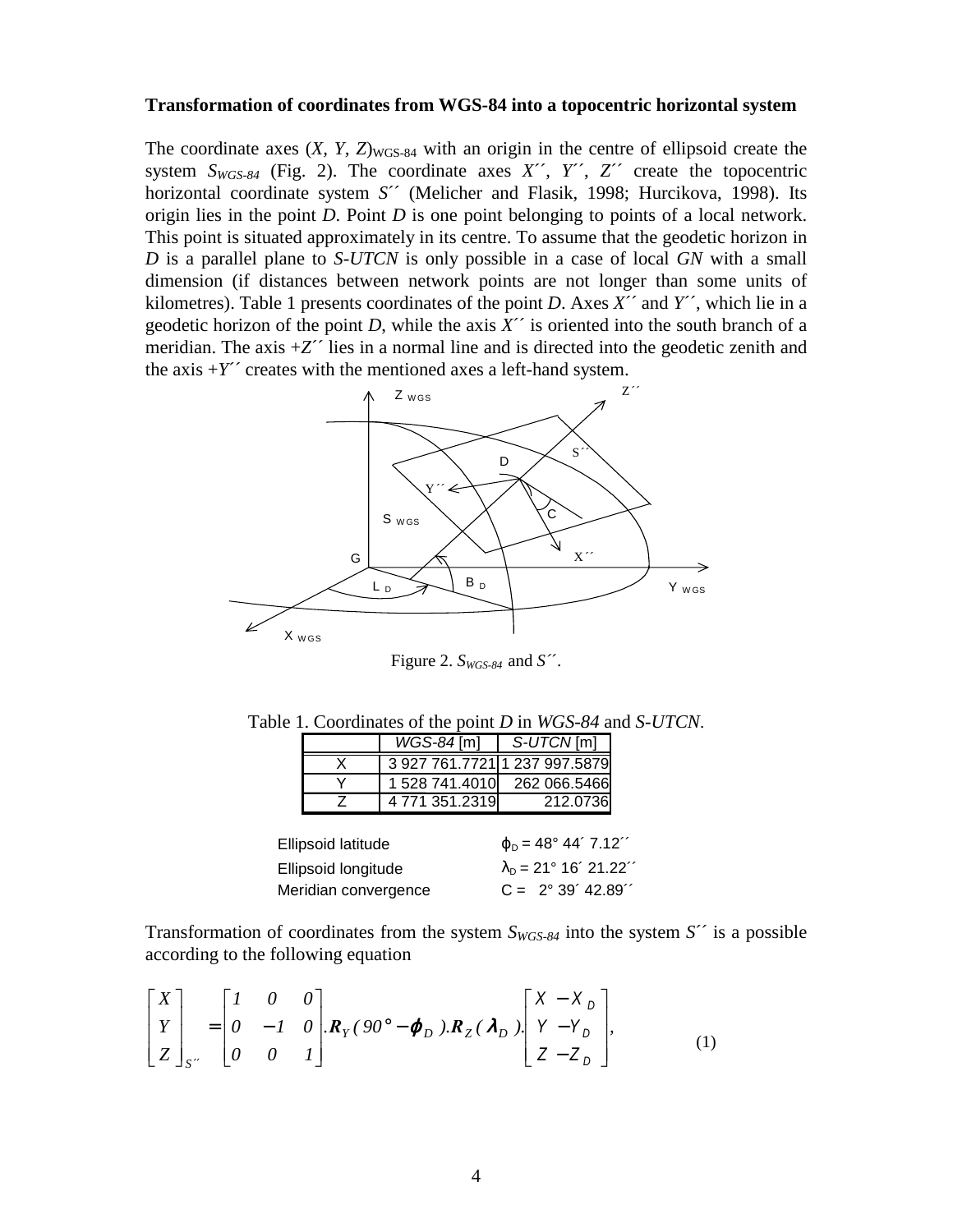where index *D* means that the tangent point is considered,  $D(D)$  is ellipsoidal geocentric latitude, (longitude) of point *D*,  $R_Y$  (90° - *D*),  $R_Z$ (*D*) are non-linear rotation matrices according to the following equations (Melicher et al., 1993)

$$
\mathbf{R}_{Y}(90^{\circ} \cdot \boldsymbol{\varphi}_{D}) = \begin{bmatrix} \cos(90^{\circ} - \boldsymbol{\varphi}_{D}) & 0 & -\sin(90^{\circ} - \boldsymbol{\varphi}_{D}) \\ 0 & 1 & 0 \\ \sin(90^{\circ} - \boldsymbol{\varphi}_{D}) & 0 & \cos(90^{\circ} - \boldsymbol{\varphi}_{D}) \end{bmatrix},
$$
(2)  

$$
\mathbf{R}_{Z}(\lambda_{D}) = \begin{bmatrix} \cos(\lambda_{D}) & \sin(\lambda_{D}) & 0 \\ -\sin(\lambda_{D}) & \cos(\lambda_{D}) & 0 \\ 0 & 0 & 1 \end{bmatrix}.
$$
(3)

The coordinates of the *GN* points in *WGS-84* are obtained by a convenient adjustment of measurements, which were realised by the system *NAVSTAR GPS*. The right-hand system is changed into left-hand which is preferred in geodesy. This change can be reached by multiplying a diagonal matrix with the diagonal (*1, -1, 1*). The point *D* has the coordinates  $(X, Y, Z)^{T} = (0, 0, 0)^{T}$  in the system *S*<sup> $\prime\prime$ </sup>.

The system S<sup>oo</sup> is also possible to obtain by using the following equation

$$
\begin{bmatrix} X \ Y \ Z \end{bmatrix}_{S''} = \begin{bmatrix} I & 0 & 0 \\ 0 & -I & 0 \\ 0 & 0 & I \end{bmatrix} . \mathbf{R}_Y (90^\circ \cdot \boldsymbol{\varphi}_D) . \mathbf{R}_Z (\boldsymbol{\lambda}_D) \begin{bmatrix} X \\ Y \\ Z \end{bmatrix}_{WGS-S4} + \begin{bmatrix} -\Delta X \\ 0 \\ -\Delta Z \end{bmatrix},
$$
(4)

where ∆*X* is distance of the normal from the centre of the ellipsoid, ∆*Z* is a displacement of the plane *XY* into the point *D* in the normal direction.

In the sense of Figure 3, the quantities ∆*X* and ∆*Z* are derived according the equations

$$
\Delta X = N(\varphi_D)e^2 \sin \varphi_D \cos \varphi_D,
$$
  
\n
$$
\Delta Z = N(\varphi_D) - \Delta X t g \varphi_D + H_D,
$$
\n(5)

where  $A(\overrightarrow{D})$  is the transverse radius of curvature in the point *D*, *e* is the numerical eccentricity,  $H_D$  is the ellipsoid height of the point  $D$ .

A transition between the local and the commonly used national system should be the simplest in their contact point for a purpose of using the state network. It means that the coordinates of the local network should not much differ from *S-UTCN*. It can be reached by turning the system *S*´´ in the point *D* about the meridian convergence *C* (Fig. 2) of *S-UTCN* and by displacement of the origin of the system *S*´´ round the rectangular coordinates  $X_D$ ,  $Y_D$  in *S-UTCN*. The mentioned transformation is expressed by the following equation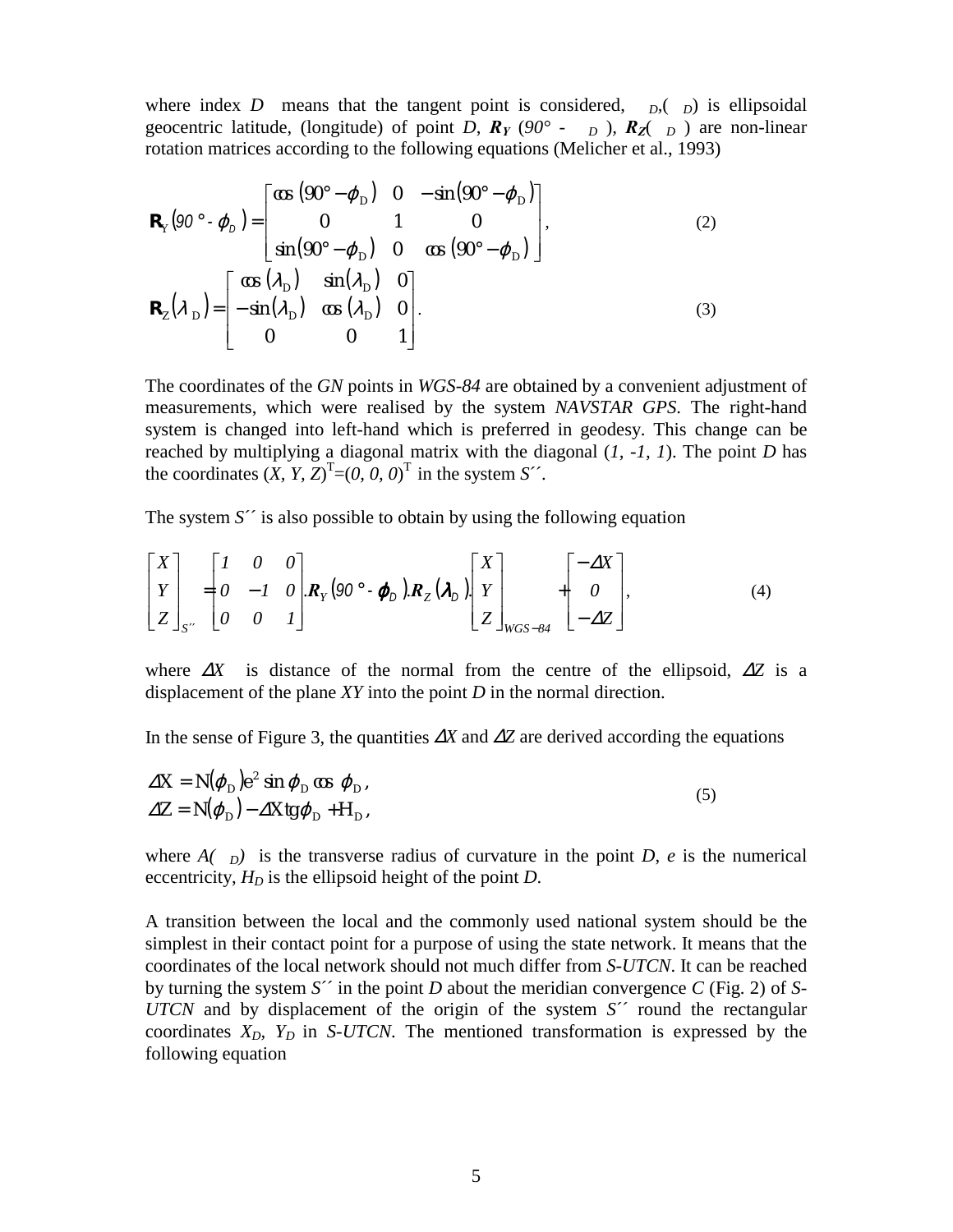$$
\begin{bmatrix} X \ Y \ Z \end{bmatrix}_{S'} = \mathbf{R}_3(-C) \begin{bmatrix} X \ Y \ Z \end{bmatrix}_{S''} + \begin{bmatrix} X_D \ Y_D \ h_D \end{bmatrix}_{S-UTCN, Baa},
$$
\n(6)

where  $R_Z(-C)$  is the rotation matrix determined by the equation

$$
\boldsymbol{R}_3(\cdot C) = \begin{bmatrix} \cos(-C) & \sin(-C) & 0 \\ -\sin(-C) & \cos(-C) & 0 \\ 0 & 0 & 1 \end{bmatrix}, \tag{7}
$$

and  $h<sub>D</sub>$  is the over-sea level height of the point  $D$  in the Baltic sea elevation system after adjustment (*Baa.*).

In this way we obtained the topocentric horizontal coordinate system whose the coordinate axes *X´, Y´* lie in the geocentric horizon of the point of normal intersection of the point *D* with the geoid. Because the point *D* has the coordinates  $(0,0,0)^T$  in the system S<sup> $\gamma$ </sup>, then this point will obtain identical coordinates with the coordinates in *S-UTCN* by adding the vector  $(x_D, y_D, h_D)$ <sup>T</sup><sub>S-</sub> *UTCN* .





#### **Transformation of coordinates into the local coordinate system**

It is not possible to calculate directly the values of elements which would harmonise with the values measured in a terrain using the coordinates of points in the system *S*´. These coordinates are influenced by the Earth curvature and also by a relative difference in elevation of point over the horizon plane. Regarding to a network dimension, we can substitute the ellipsoid by the reference sphere whose radius is equal to the mean radius of the Earth curvature *R* in the point *D* according to the equation

$$
R = \sqrt{M(\varphi_D)N(\varphi_D)},
$$
\n(8)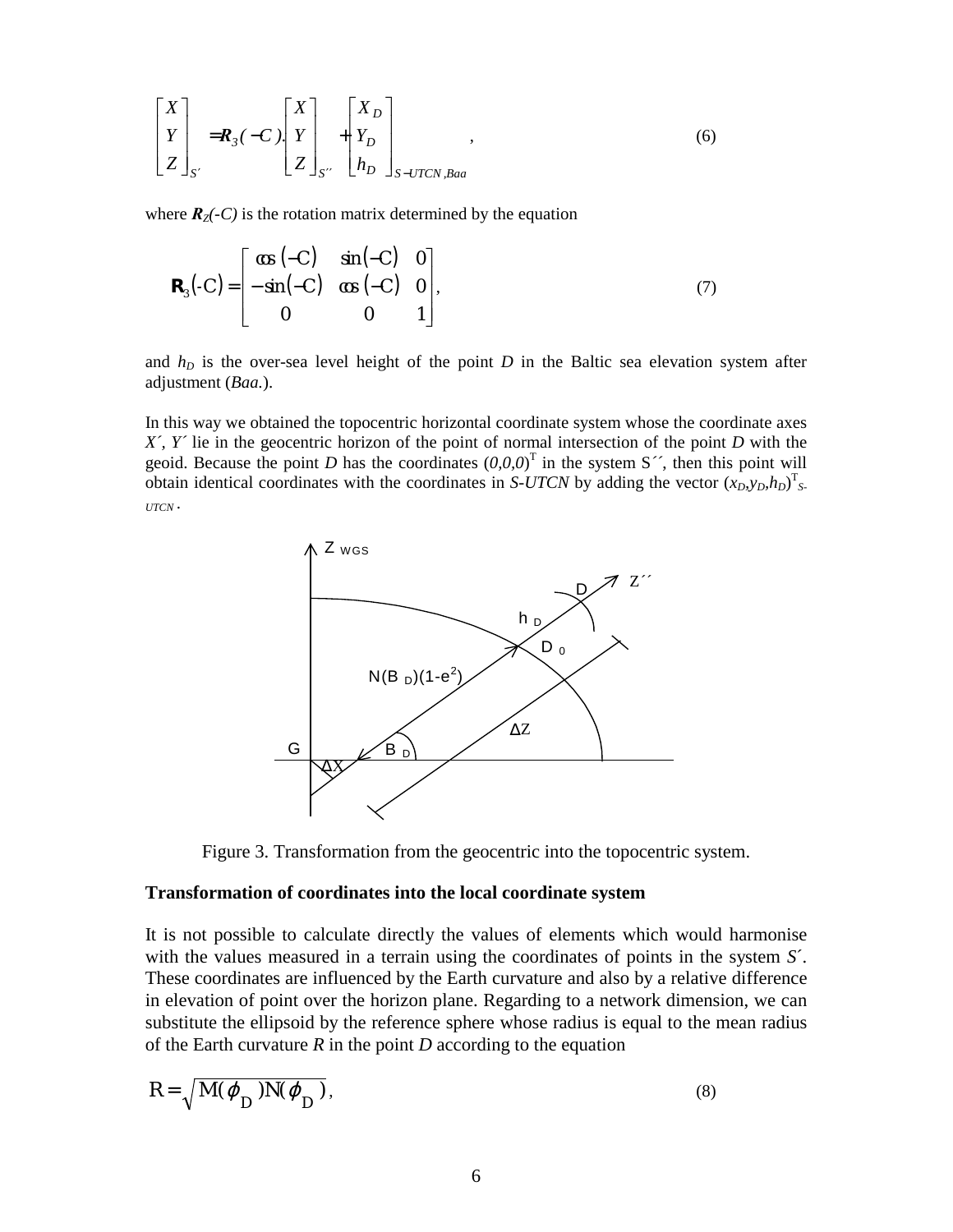where *M* is the meridian and *N* the transversal radius of curvature of the ellipsoid, which are described by the following equations (Mervart and Cimbalnik, 1997)

$$
M(\varphi_D) = \frac{a(1 - e^2)}{(1 - e^2 \sin^2(\varphi_D))^{3/2}},
$$
\n(9)

$$
N(\varphi_D) = \frac{a}{\left(1 - e^2 \sin^2(\varphi_D)\right)^{1/2}},\tag{10}
$$

where *a* and  $e^2$  are the constants of the used ellipsoid (the semimajor axis and square of the  $1<sup>st</sup>$  numerical eccentricity) (the Bessel ellipsoid).

An influence of the difference of elevation is possible to eliminate if the coordinates *X´, Y´* are reduced into the intersection of the normal with the tangent plane, or with the basic plane. The reduction from a relative difference of elevation is possible to influence significantly by moving the geodetic horizon into the basic plane of *GN* in the height *z0*. This height equals to approximate mean elevation value in which geodetic measurements are realised. The reduction of the coordinates *X´, Y´* of the *GN* points in the system *S´* into the intersection of the normal with the basic plane equals to a gnomic projection which regarding to the network dimension is considered a conform projection.

The presented method has several priorities. Above all, it is the fact that a high relative accuracy in determining point positions by means of using *NAVSTAR GPS* technology is not lost. Similarly a measurement on one identical point is only enough instead of three identical points, by that a transmission of some errors at the transformation can be reduced. Reductions from elevation and cartographic distortion are needed in *S-UTCN* where only reduction from a relative height or elevation is considered in some local system. This reduction is also minimised by a convenient choice of transformation parameters (Melicher and Flassik, 1998).

### **Adjustment with constraints of 2D geodetic network**

Geodetic networks can be adjusted by two ways. If we consider datum parameters as absolutely accurate and we do not include them into an adjustment process, the adjustment with constraints is considered in this case. In fact that datum parameters are also determined with a concrete accuracy that has an influence on an accuracy of adjustment parameters except for measurement accuracy. In this case a network can be adjusted by a free adjustment with consideration of datum parameters (Mervart, 1994). Regarding the applied confinement adjustment in the Kosice-Valley GN a theoretic procedure of this adjustment is presented, which is the most convenient for our national geodetic grid *S-UTCN*.

The least mean square method (*LMSM*) is chosen as an estimate principle, and the inverse solution is chosen as a mathematical principle, which is a standard procedure in an adjustment of *GN*. After adjustment the position and form of *GN* are changed but the datum point positions are not changed (datum points are considered as absolutely accurate). This fact is presented so that the configuration matrix *A* and also the matrix *N*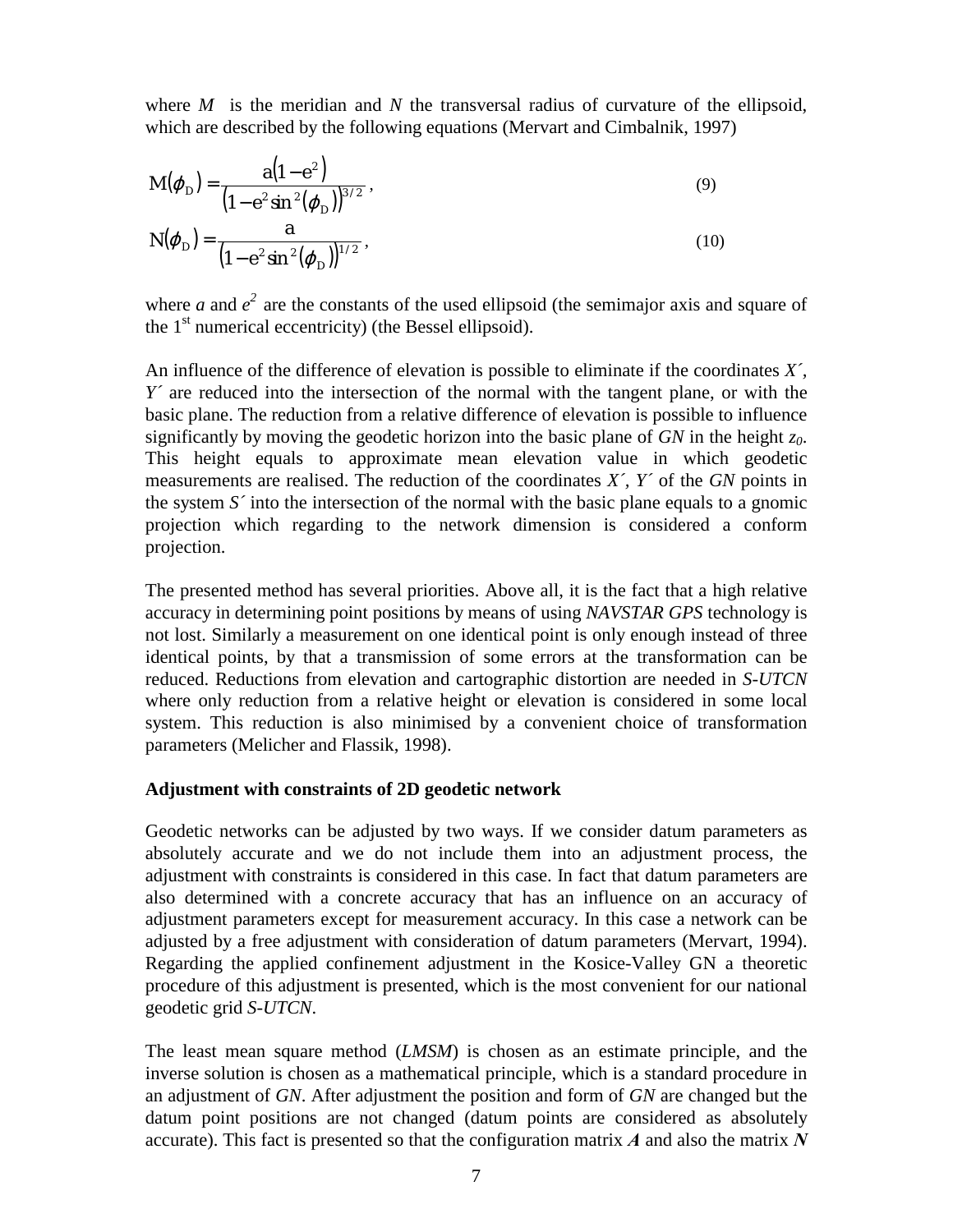of *GN* will be regular; the rank of matrices  $h(A)=k$ ,  $h(N)=k$ , where **k** is a number of determined parameters. For the adjustment the following four vectors and matrices are necessary to be:

 $\mathcal{C}_{k,1}^{\circ}$  is the vector of approximate coordinates of the network points which are calculated from measured quantities and approximate coordinates of the reference points, instead of the coordinates obtained after transformation;

 $\int_{n,1}^{0}$ is the vector of approximate values of measured observations which are calculated from the approximate coordinates of the *GN* points on a base of the model equations

(i.e. common mathematical equations for calculation of geodetic elements, for example lengths, angles, etc.);

 $\boldsymbol{A}$  is the configuration matrix of *GN*. Terms of this matrix are determined by partial

derivatives of the model equations *L* according to the studied parameters. For a check it is possible to spread this matrix for the datum (object) points too, by this way we can get a global configuration matrix. A sum of the terms in a row of the constructed matrix must be equalled to zero. However, we only consider a submatrix containing the determined points at calculations, where *n* is a number of measurements and *k* is a number of the determined parameters;

n,n  $Q_1$  is the cofactor matrix of the measured quantities.

It is the matrix in which cofactors of the measured quantities are occurred. These cofactors can be calculated according to the equation

$$
q_{l_i} = \frac{\sigma_i^2}{\sigma_o^2} \,,\tag{11}
$$

where  $\sigma_i^2$  is the standard deviation of measurement, while the variance factor  $\sigma_0^2$  (a priori variance factor) is determined by the equation

$$
\sigma_o^2 = \frac{\sum_{i=1}^n \sigma_i^2}{n}.
$$
\n(12)

Solving equations of the estimate statistic model by means of using *MSM* we will get the following the linear equation

$$
A^T \cdot \mathbf{Q}_l^{-1} \cdot A \cdot d\hat{C} \cdot A^T \cdot \mathbf{Q}_l^{-1} \cdot dI = 0,
$$
\n(13)

where  $d\mathbf{l} = \mathbf{l} \cdot \mathbf{l}^{\circ}$  is the vector of reduced observations, while *l* is the vector of the observed quantities and  $I^{\circ}$  is the vector of the approximate values of the measured quantities.

If we indicate  $N = A^T$ .  $Q_l^{-1}$ . A and  $n = A^T$ .  $Q_l^{-1}$ . *dl*, we will get the following equation for the vector of the adjusted coordinate complements  $d\hat{C}$ 

$$
d\hat{C} = N^{l}.\mathbf{n}
$$
  

$$
d\hat{C} = (A^{T}. \ \mathbf{Q}_{l}^{-1}.A)^{l}.\mathbf{A}^{T}. \ \mathbf{Q}_{l}^{-1}.dl.
$$
 (14)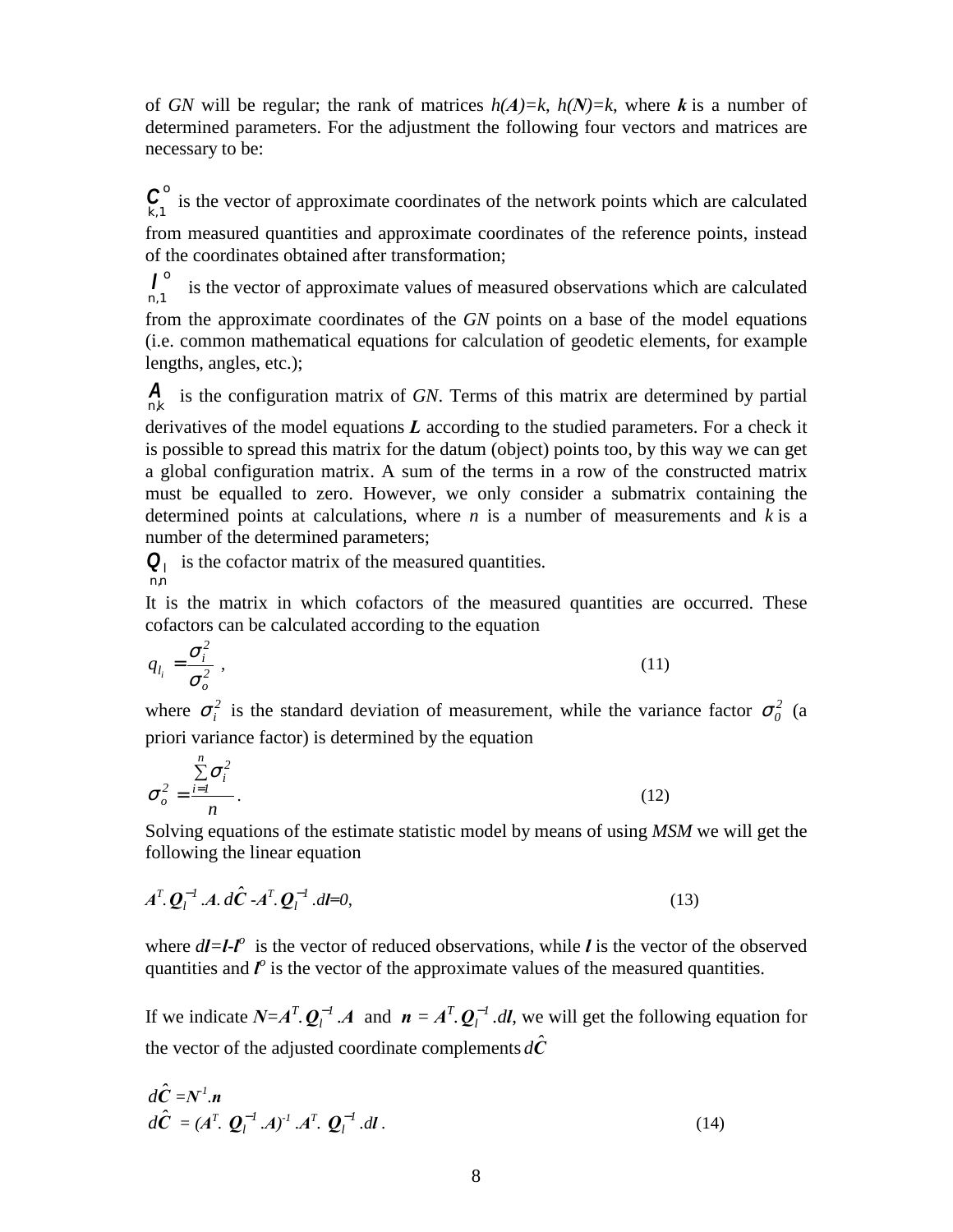After adding  $d\hat{C}$  to the vector of the approximate coordinates of points we will obtain the adjusted coordinates  $\hat{C}$  of points (Tab. 2) according to the equation

$$
\hat{\mathbf{C}} = \mathbf{C}^{\circ} + d\hat{\mathbf{C}} \,. \tag{15}
$$

The quality of the adjusted network is universally characterised by two matrices:

• the cofactor matrix of the estimates  $\mathbf{Q}_{\hat{c}}$  of coordinates

$$
\mathbf{Q}_{\hat{\mathcal{C}}} = (A^T \cdot \mathbf{Q}_l^{-1} \cdot A)^{-1} = \mathbf{N}^1 \,, \tag{16}
$$

• the covariance matrix of the estimates  $\Sigma_{\hat{C}}$  of coordinates

$$
\Sigma_{\hat{C}} = s_0^2 \cdot \mathbf{Q}_{\hat{C}} \tag{17}
$$

$$
\Sigma_{\hat{c}} = \begin{bmatrix} \sigma_{\hat{X}_I}^2 & \sigma_{\hat{X}\hat{Y}_I}^2 & & \\ \sigma_{\hat{Y}\hat{X}_I}^2 & \sigma_{\hat{Y}_I}^2 & & \\ & \ddots & \\ & & \sigma_{\hat{X}_k}^2 & \\ & & & \sigma_{\hat{Y}_k}^2 \end{bmatrix},
$$
(18)

where  $s_0^2$  is empirical variance factor determined by the equation

$$
s_0^2 = \frac{\mathbf{v}^\top \cdot \mathbf{Q}_1^{-1} \cdot \mathbf{v}}{n - k} \tag{19}
$$

in which a numerator expresses the quadratic form of corrections  $\Omega$  and a denominator expresses the number of superfluous measurements (redundantion of a network). A presumption of better quality of *GN* will increase together with increasing the difference  $n-k$ . The vector of corrections  $v$  is determined by the equation

$$
v = A. \, d\hat{C} \, -d\hat{l} \,. \tag{20}
$$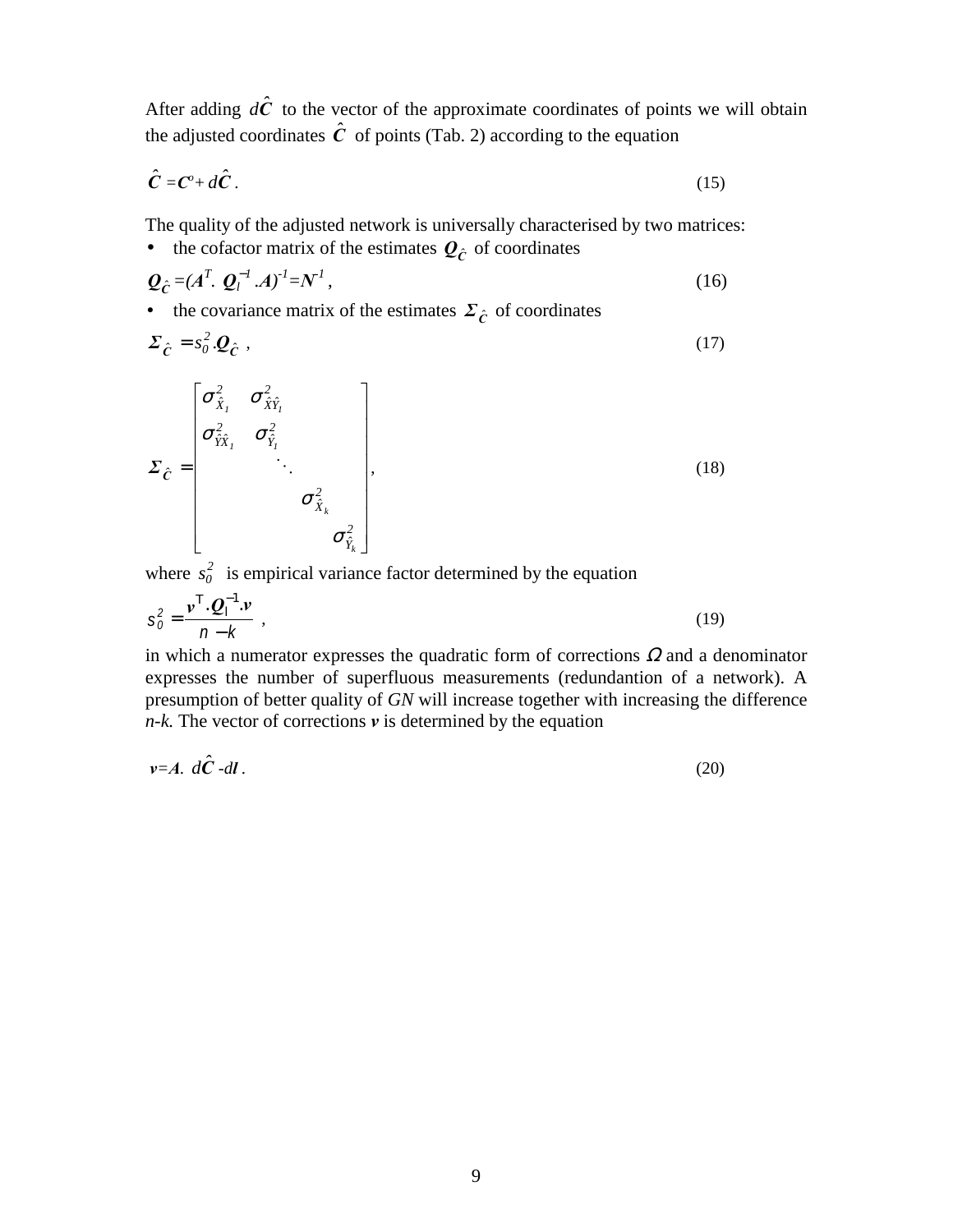|                 | Autumn 1997       |             |                   | Autumn 1999   |             |         |
|-----------------|-------------------|-------------|-------------------|---------------|-------------|---------|
|                 | S-UTCN            | Baa.        |                   | S-UTCN        | Baa.        |         |
| Point           | X                 | Y           | Η                 | X             | Y           | Η       |
|                 | $\lceil m \rceil$ |             | $\lceil m \rceil$ | m             |             | [m]     |
| 29              | 1 232 352.445     | 258 830.025 | 219.398           | 1 232 352.460 | 258 830.011 | 219.387 |
| 6               | 1 237 997.593     | 262 066.532 | 212.081           | 1 237 997.607 | 262 066.533 | 212.071 |
| 10              | 1 237 549,022     | 262 319.756 | 210.528           | 1 237 549.025 | 262 319.768 | 210.549 |
| 22              | 1 234 955.179     | 264 129.685 | 466.150           | 1 234 955.166 | 264 129.693 | 466.169 |
| 8H              | 1 239 477.294     | 260 026.978 | 315.799           | 1 239 477.301 | 260 026.970 | 315.814 |
| A <sub>1</sub>  | 1 237 378.648     | 261 318.594 | 255.320           | 1 237 378.669 | 261 318.575 | 255.351 |
| <b>B10</b>      | 1 238 862.613     | 260 850.840 | 281.508           | 1 238 862.590 | 260 850.819 | 281.547 |
| C <sub>21</sub> | 1 238 055.052     | 261 451 563 | 219.404           | 1 238 055.060 | 261 451 555 | 219.385 |
| 7D              | 1 239 951.154     | 262 718.114 | 229.253           | 1 239 951.172 | 262 718,096 | 229.212 |
| 11V             | 1 237 635.842     | 263 468.497 | 223.750           | 1 237 635.806 | 263 468.471 | 223.707 |
| KN1             | 1 238 654.533     | 258 910.911 | 283.878           | 1 238 654.548 | 258 910.925 | 283.899 |
| KN <sub>2</sub> | 1 238 719.094     | 258 712.611 | 297.412           | 1 238 719.070 | 258 712.627 | 297.425 |
| KN3             | 1 238 720.158     | 259 175.751 | 292.020           | 1 238 720.164 | 259 175.759 | 291.991 |
| KN4             | 1 239 037.024     | 259 050.728 | 281.639           | 1 239 037.035 | 259 050.739 | 281.604 |
| KN5             | 1 238 850.984     | 258 802.450 | 271.850           | 1 238 850.973 | 258 802.435 | 271.867 |

Table 2. The adjusted coordinates of the *GN* points in *S-UTCN*.

The covariance estimates of the coordinates are situated on a diagonal of the covariance matrix in a direction of individual axes. The adjusted values of the measured terms  $\hat{\mathbf{l}} = \mathbf{l} + \mathbf{v}$  are also determined in a frame of an adjustment.

Deformation vector *d* was estimated by a simple way, i.e. algebraic calculations in rectangular triangles in the plane of *S-UTCN*. Position deformation vector presents deformations in a plane of *X,Y* axes and height deformation vector presents deformations (subsidences) in the Baltic sea level system as a difference between the heights on the *GN* points. Table 3 presents the deformation vectors with standard deviations of the *GN* points. Because all deformation vectors are in limits of the error circles, we did not presuppose any recent geotectonic movements in the Kosice-Valley.

|                 | ---- -- <sub>-</sub> -    |                      |                    |                      |  |  |
|-----------------|---------------------------|----------------------|--------------------|----------------------|--|--|
| Point           | Position $d(X, Y)$<br>[m] | Height $d(H)$<br>[m] | $\sigma_X$<br>[mm] | $\sigma_{Y}$<br>[mm] |  |  |
| 29              | 0.024                     | 0.011                | 5.308              | 6.698                |  |  |
| 6               | 0.014                     | 0.010                | 4.965              | 6.842                |  |  |
| 10              | 0.012                     | $-0.021$             | 4.924              | 7.204                |  |  |
| 22              | 0.015                     | $-0.019$             | 4.970              | 7.081                |  |  |
| 8H              | 0.031                     | $-0.015$             | 6.187              | 6.098                |  |  |
| A1              | 0.020                     | $-0.031$             | 5.104              | 6.975                |  |  |
| <b>B10</b>      | 0.026                     | $-0.039$             | 5.682              | 5.974                |  |  |
| C <sub>21</sub> | 0.044                     | 0.019                | 5.129              | 6.450                |  |  |
| 7D              | 0.021                     | 0.041                | 4.951              | 7.548                |  |  |
| 11 <sub>V</sub> | 0.028                     | 0.043                | 8.221              | 7.538                |  |  |
| KN1             | 0.011                     | $-0.021$             | 6.669              | 5.444                |  |  |
| KN2             | 0.012                     | $-0.013$             | 5.955              | 6.078                |  |  |
| KN <sub>3</sub> | 0.010                     | 0.029                | 6.561              | 5.224                |  |  |
| KN4             | 0.016                     | 0.035                | 5.991              | 6.107                |  |  |
| KN <sub>5</sub> | 0.017                     | $-0.01$              | 5.808              | 6.232                |  |  |

Table 3. The deformation vector *d* (in position and height) and standard deviations of the *GN* points.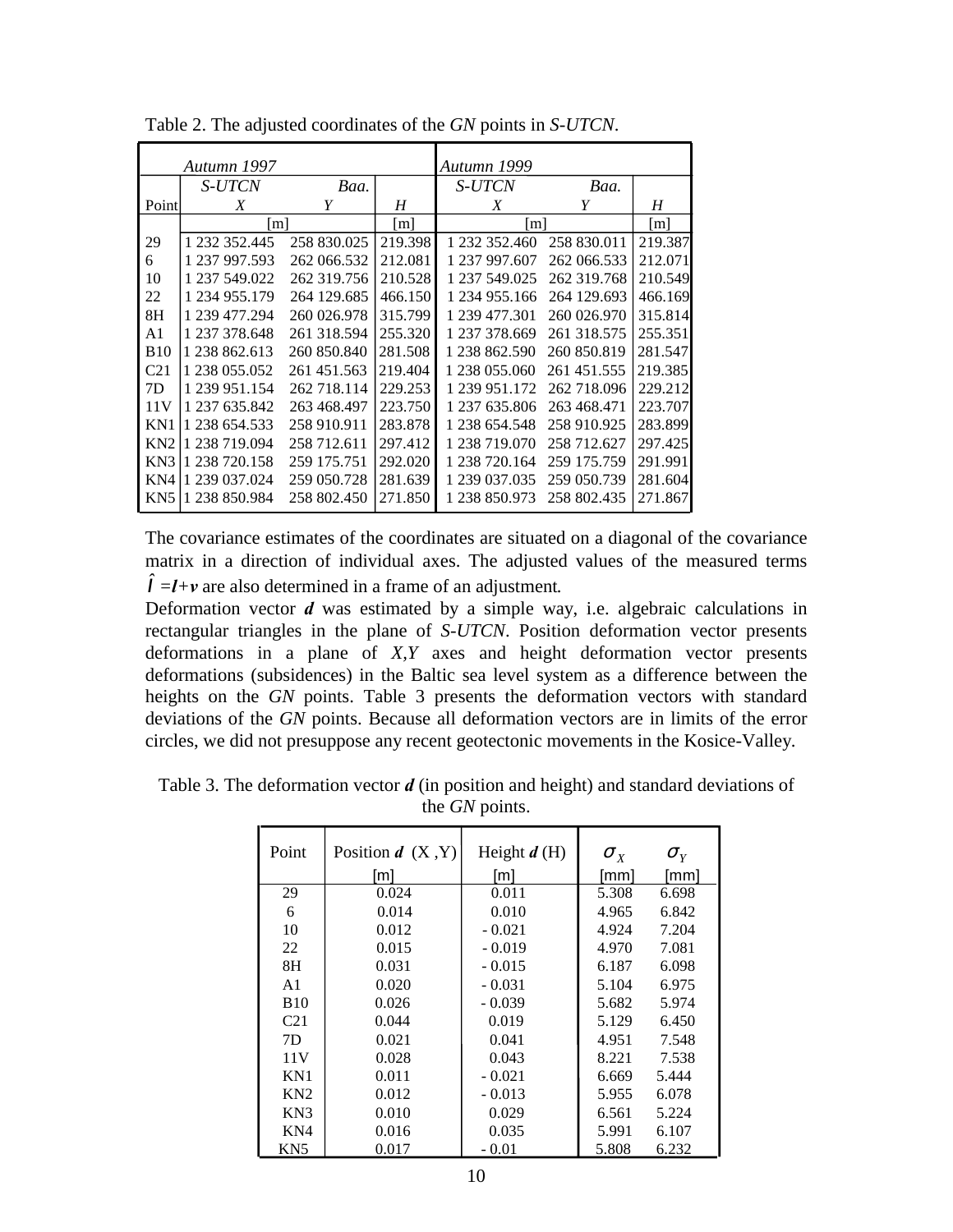## **CONCLUSIONS**

The results of measurements by *GPS* technology confirm a typical event of using this satellite measurement in *GN* with a spread application in geodesy. The applied kinematic method of *GPS* measurements shows on a high accuracy of satellite measurements which is also acceptable for some other geodetic measurements, for example: a deformation surveying the earth surface and engineering structures. The reached results of the presented transformation procedures refer to the adaptability of transformations from *WGS-84* into the national geodetic grid *S-UTCN* and *Baa*. The chosen confinement adjustment by means of using the Gauss-Markov model is demonstrated as the most suitable mathematical model in an adjustment of *GN* in the Kosice-Valley locality (Hurcikova, 1998). The presupposed possible recent geotectnonic movements in the direction of north-south along the Hornad river are not confirmed.

The paper followed out from the research Project No. 1/7335/20: Deformation modelling geotectonic recent movements in Kosice Valley.

### **REFERENCES**

Hofmann-Wellenholf, B., et al. (1993) GPS Theory and Practice. Springer-Verlag, Wien-New York, 1993.

Hurcikova, V. (1998) Urcenie 3D suradnic v narodnej geodetickej sustave bodov geodetickej siete v Kosickej kotline-vychod GPS technológiou, (in Slovak language), (Determining 3D coordinates of the network points in the Kosice Valley-east in the national grid by GPS technology). Diploma thesis, Tech. Univ. Kosice.

Jacko, S. (1997) Polystadialny vyvoj SZ-JV zlomov pri vychodnom okraji integrid Zapadnych Karpat , (in Slovak language), (Polystadial development of NW-SE faults at the east outside of the imtegrites in West Carpathies). In: *9. Inter. Mine Conf.,* (ed. by Stroffek), Tech. Univ. Kosice, 15-18.

Leick, A. (1995) GPS Satellite Surveying. A. Wiley - Interocience Publication, New York.

Melicher, J. & Flassik, T. (1998) Transformacia suradnic WGS-84 do lokalneho suradnicového systemu pomocou nelinearizovanych rotacnych matic, (in Slovak language), (WGS-84 coordinate transformation into local coordintae system by means of using non-linearizate rotation matrix). *Geodeticky a kartograficky obzor*, 44/86 (2), 25-29.

Melicher, J., Fixel, J. & Kabelac, J. (1993) Geodeticka astronomia a zaklady kozmickej geodezie, (in Slovak language), (Geodetic astronomy and bases of space geodesy). Alfa, Bratislava.

Mervart, L. (1994) Globalny polohovy system, (in Czech language), (Global Positioning System), Czech Tech. Univ. Prague.

Mervart, L. & Cimbalnik, M. (1997) Vyssi geodezie 2., (in Czech language), (Geodesy 2.). Czech Tech. Univ. Prague.

Sedlak, V., Kunak,L., Sutti,J., Kovanic,L., Havlice,K., Sadera,M., Gasinec,J. & Jacko, S. (1998) Deformacne modelovanie geotektonickych recentnych pohybov vo vychodoslovenskom regione, (in Slovak language), (Deformation modelling geotectonic recent movements in the east Slovak region). Research report, Tech. Univ. Kosice.